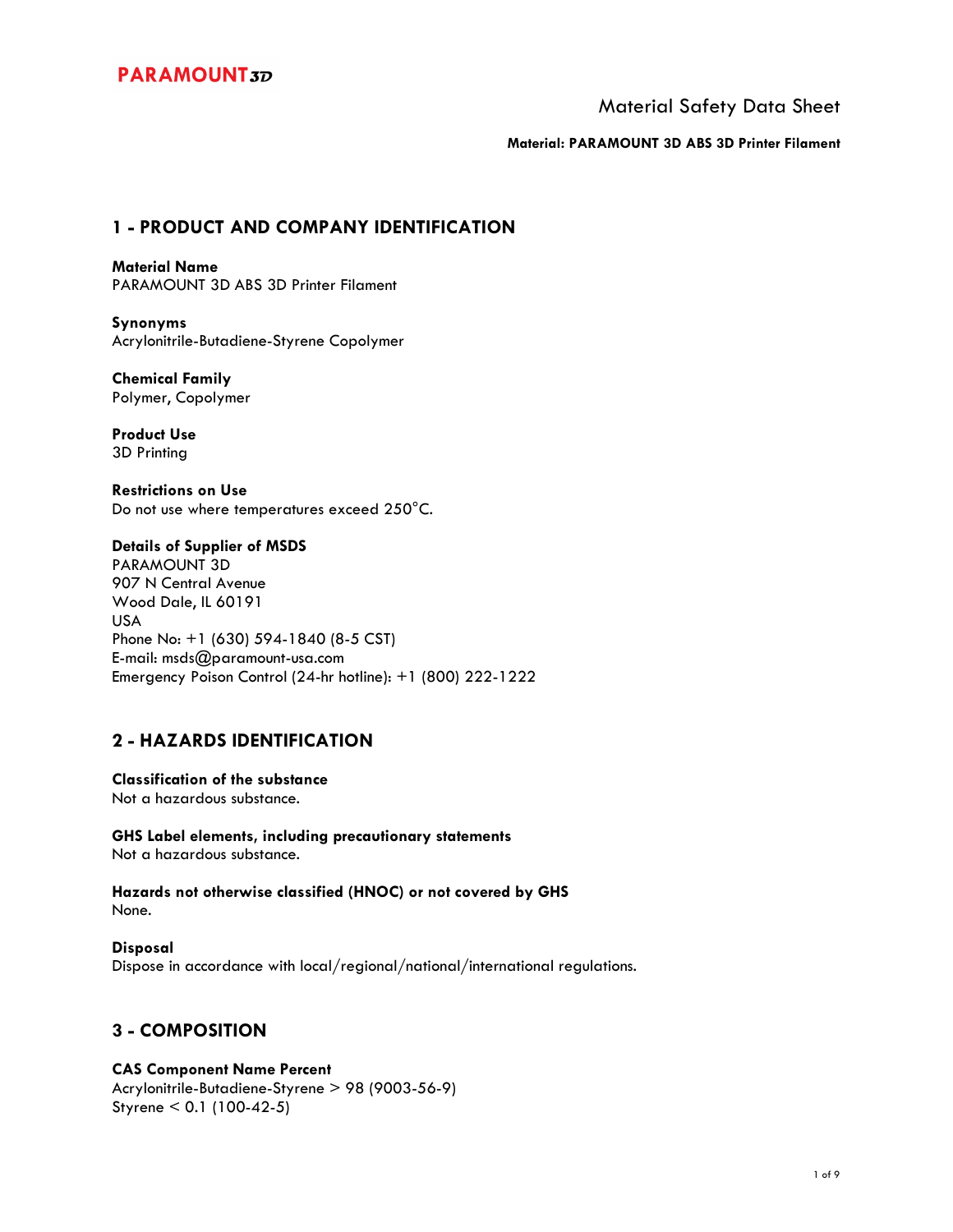### Material Safety Data Sheet

#### **Material: PARAMOUNT 3D ABS 3D Printer Filament**

### **4 - FIRST AID MEASURES**

#### **Inhalation**

Heating causes irritating vapors. If breathed in, move person into fresh air. If not breathing, give artificial respiration.

#### **Skin**

Wash off with soap and plenty of water.

### **Eyes**

Flush eyes with water as a precaution.

**Ingestion**  Rinse mouth with water.

#### **Indication of any immediate medical attention and special treatment needed**

First aid is not expected to be necessary if material is used under ordinary conditions and as recommended.

### **Most Important Symptoms/Effects**

**Acute**  Molten material may cause thermal burns.

**Delayed**  No information on significant adverse effects.

**Note to Physicians**  Treat symptomatically.

**Antidote**  None known. Treat symptomatically.

### **5 - FIRE FIGHTING MEASURES**

#### **Extinguishing Media**

**Suitable Extinguishing Media**  Water, alcohol-resistant foam, dry chemical or CO2.

#### **Unsuitable Extinguishing Media**

None known.

#### **Special Hazards Arising from the Chemical**

Avoid generating dust; fine dust dispersed in air in sufficient concentrations, and in the presence of an ignition source is a potential dust explosion hazard.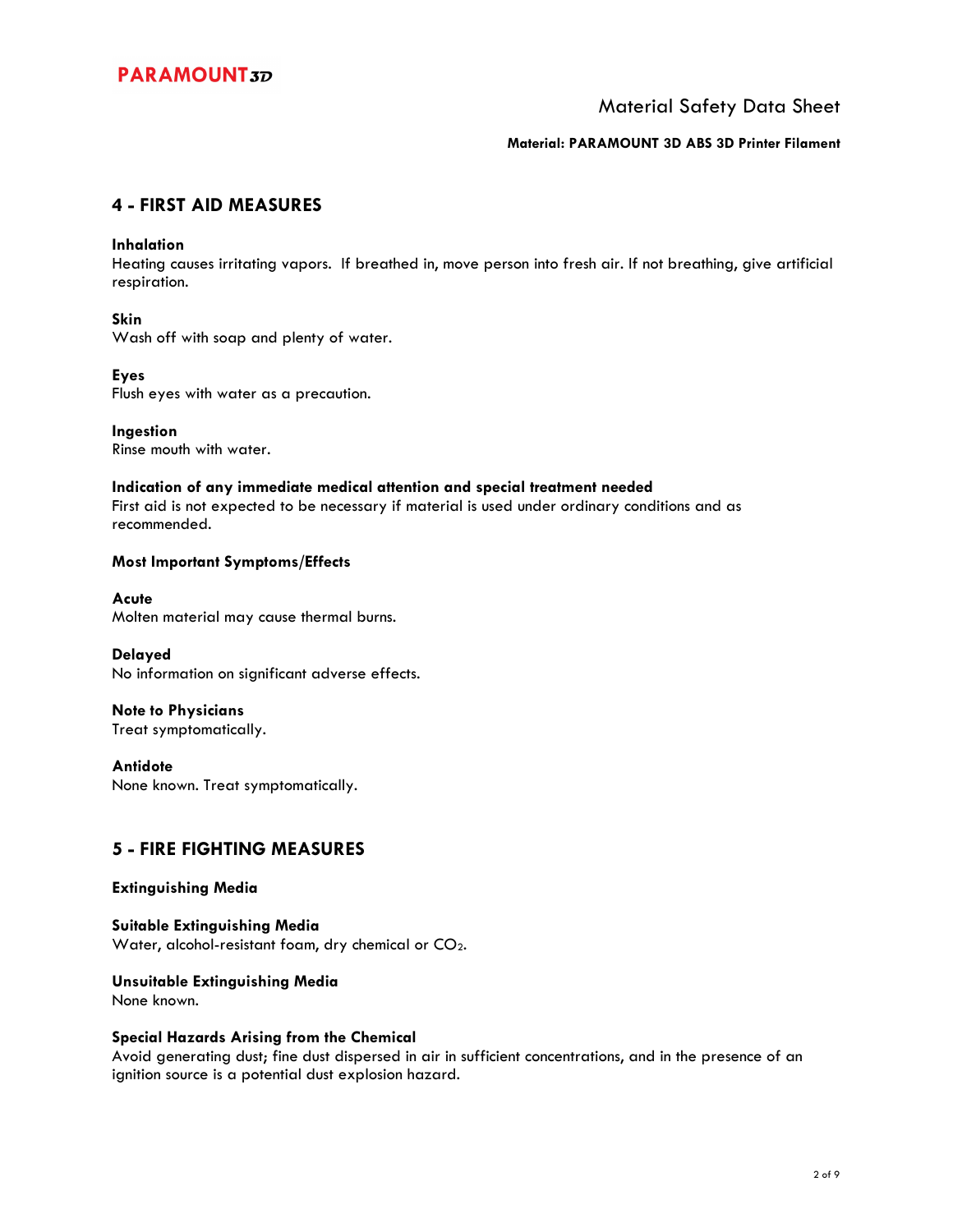### Material Safety Data Sheet

#### **Material: PARAMOUNT 3D ABS 3D Printer Filament**

#### **Hazardous Combustion Products**

Oxides of carbon, aldehydes. May decompose upon heating to produce corrosive and/or toxic fumes.

#### **Fire Fighting Measures**

Wear full protective fire-fighting gear including self-contained breathing apparatus for protection against possible exposure.

#### **Special Protective Equipment and Precautions for Firefighters**

Avoid inhalation of material or combustion by-products. Stay upwind and keep out of low areas.

### **6 - ACCIDENTAL RELEASE MEASURES**

### **Personal Precautions, Protective Equipment and Emergency Procedures**

No measures required.

#### **Methods and Materials for Containment and Cleaning Up**

Collect spilled material in appropriate container for reuse or disposal. Dispose in accordance with all applicable regulations.

#### **Environmental Precautions**

Avoid release to the environment. Comply with all applicable regulations on spill and release reporting. Prevent entry into waterways, sewers, basements, or confined areas.

### **7 - HANDLING AND STORAGE**

#### **Precautions for Safe Handling**

Minimize dust generation and accumulation. Routine housekeeping should be instituted to ensure that dusts do not accumulate on surfaces. Dry powders can build static electricity charges.

#### **Conditions for Safe Storage, Including any Incompatibilities**

None needed according to classification criteria. Store in a cool dry place. Store below 50 °C. Avoid heat, flames, sparks and other sources of ignition.

#### **Incompatible Materials**

Oxidizing agents.

## **8 - EXPOSURE CONTROLS / PERSONAL PROTECTION**

# **Component Exposure Limits**

Styrene (100-42-5)

ACGIH: 20 ppm TWA; 40 ppm STEL

OSHA (US): 100 ppm TWA; 200 ppm Ceiling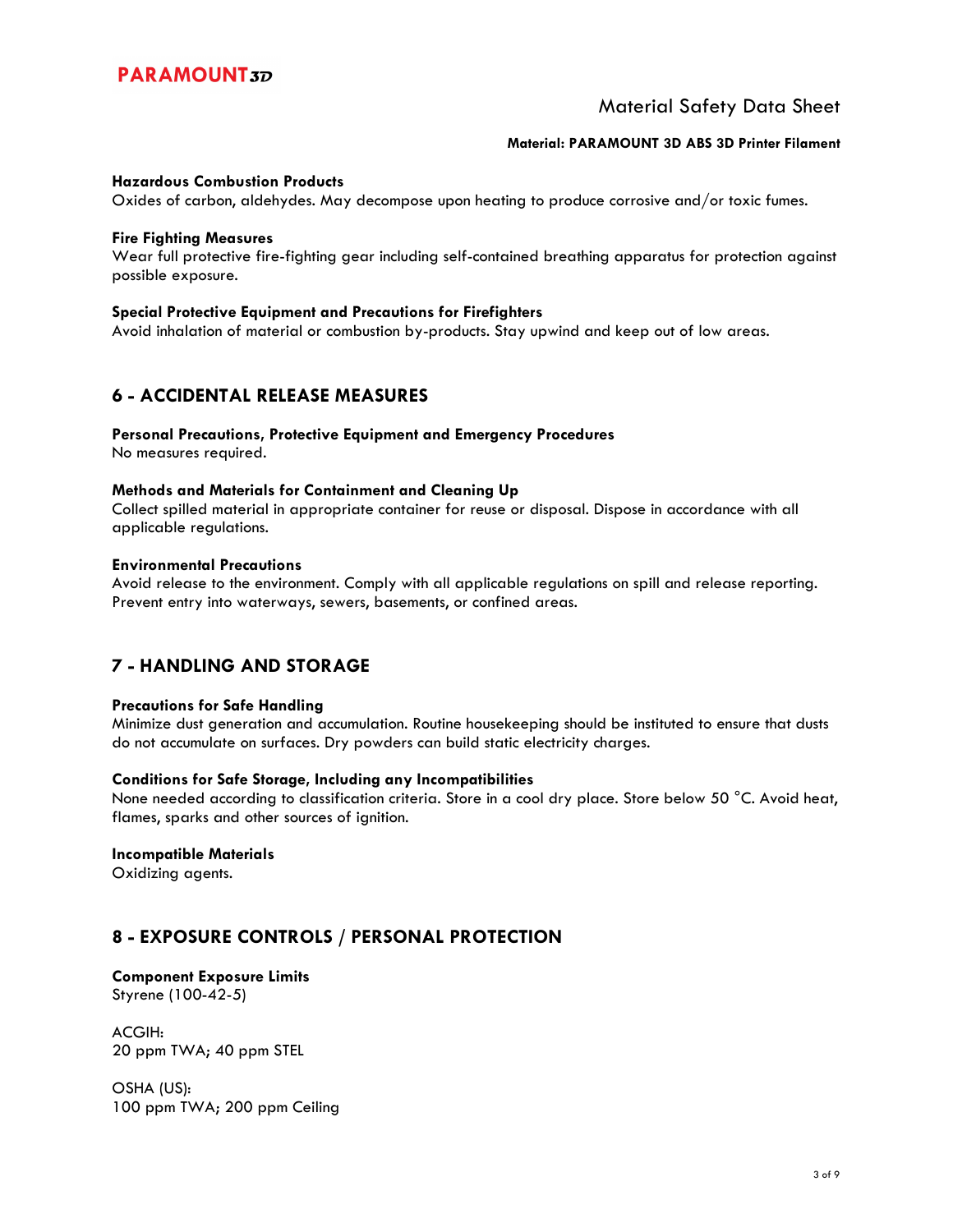### Material Safety Data Sheet

#### **Material: PARAMOUNT 3D ABS 3D Printer Filament**

#### **EU - Occupational Exposure (98/24/EC) - Binding Biological Limit Values and Health Surveillance Measures**

There are no biological limit values for any of this product's components.

#### **ACGIH - Threshold Limit Values - Biological Exposure Indices (BEI)**

Styrene (100-42-5) 400 mg/g creatinine Medium: urine Time: end of shift Parameter: Mandelic acid plus phenylglyoxylic acid (nonspecific); 40 µg/L Medium: urine Time: end of shift Parameter: Styrene

#### **Engineering Controls**

Provide local exhaust ventilation system. Ventilation should be sufficient to effectively remove and prevent buildup of any dusts or fumes that may be generated during handling or thermal processing.

#### **Individual Protection Measures, such as Personal Protective Equipment**

**Eye/face protection**  None during normal use. Protect against molten solid.

**Skin Protection**  None during normal use. Protect against molten solid.

#### **Respiratory Protection**

No respirator is required under normal conditions of use. If respirable dusts are generated, respiratory protection may be needed.

#### **Glove Recommendations**

Protect against molten solid. In the molten form, wear protective gloves.

## **9 - PHYSICAL AND CHEMICAL PROPERTIES**

| <b>Appearance Monofilament</b>              | <b>Physical State Solid</b>                |
|---------------------------------------------|--------------------------------------------|
| <b>Odor None</b>                            | <b>Color Opaque</b>                        |
| <b>Odor Threshold Varies</b>                | <b>pH</b> Not available                    |
| Melting Point Softening above 100 °C        | <b>Boiling Point Not available</b>         |
| Freezing point Not available                | <b>Evaporation Rate Not available</b>      |
| <b>Boiling Point Range Not available</b>    | Flammability (solid, gas) Not available    |
| Auto-Ignition 466 °C                        | Flash Point 404 °C                         |
| Lower Explosive Limit $45 g/m$              | Decomposition >250 °C                      |
| <b>Upper Explosive Limit Not applicable</b> | Vapor Pressure Not available               |
| Vapor Density (Air=1) Not available         | Specific Gravity (H <sub>2</sub> O=1) 1.02 |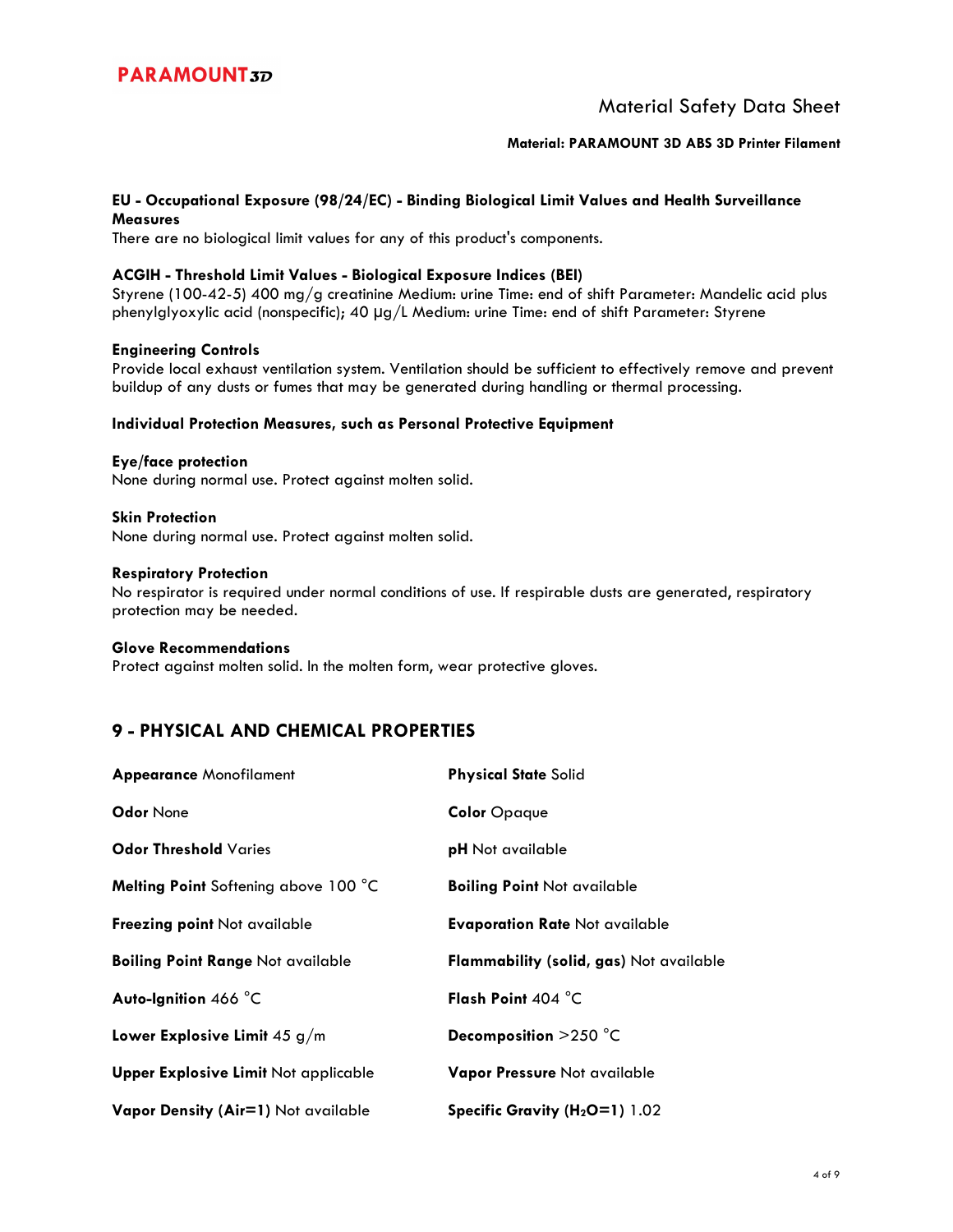### Material Safety Data Sheet

#### **Material: PARAMOUNT 3D ABS 3D Printer Filament**

| Water Solubility Insoluble     | <b>Partition Coefficient Not available</b> |
|--------------------------------|--------------------------------------------|
| <b>Viscosity Not available</b> | <b>Solubility (Other)</b> Not available    |
| <b>Density</b> 1.04 $g$ /cc    | Molecular Weight Not available             |

## **10 - STABILITY AND REACTIVITY**

## **Reactivity**

The product is chemically stable under recommended conditions of storage, use and temperature.

**Chemical Stability**  Stable under normal conditions of use.

**Possibility of Hazardous Reactions**  Will not polymerize.

**Conditions to Avoid**  Avoid contact with temperatures above 250 °C.

**Incompatible Materials**  Oxidizing agents.

**Hazardous decomposition products**  Oxides of carbon, oxides of nitrogen, HCN, acrylonitrile, styrene monomer.

**Thermal decomposition products**  May decompose upon heating to produce corrosive and/or toxic fumes.

## **11 - TOXICOLOGICAL INFORMATION**

#### **Information on Likely Routes of Exposure**

#### **Inhalation**

No hazard is expected from the normal use of this product. Dust may cause irritation of the nose, throat and upper respiratory tract.

#### **Skin Contact**

Molten material may cause burns.

#### **Eye Contact**

Molten material may cause burns.

#### **Ingestion**

No information on significant adverse effects.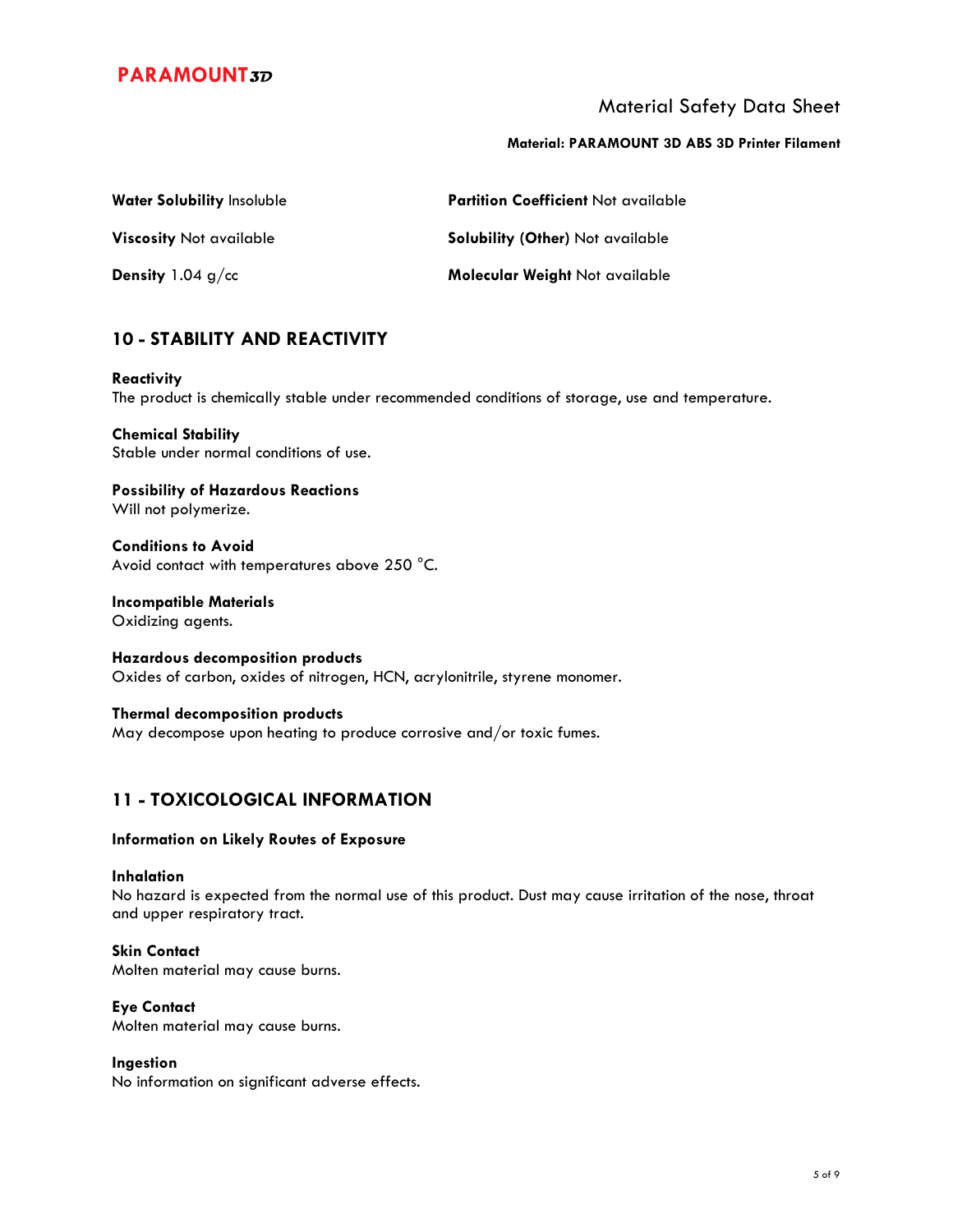### Material Safety Data Sheet

#### **Material: PARAMOUNT 3D ABS 3D Printer Filament**

#### **Acute and Chronic Toxicity**

#### **Component Analysis - LD50/LC50**

The components of this material have been reviewed in various sources and the following selected endpoints are published:

Styrene (100-42-5)

Oral LD50 Rat >1000 mg/kg Inhalation LD50 Rat  $>11.7$  mg/L (4 hr)

#### **Immediate Effects**

Molten material may cause thermal burns.

#### **Delayed Effects**

No information on significant adverse effects.

**Irritation/Corrosivity Data**  No data available.

**Respiratory Sensitization**  No data available.

**Dermal Sensitization**  No data available.

#### **Component Carcinogenicity**

ABS resin (9003-56-9) ACGIH: A4 Not Classifiable as a Human Carginogen

#### **Germ Cell Mutagenicity**

No data available.

#### **Tumorigenic Data**  No data available.

**Reproductive Toxicity**  No data available.

**Specific Target Organ Toxicity - Single Exposure**  No target organs identified.

**Specific Target Organ Toxicity - Repeated Exposure**  No target organs identified.

**Aspiration hazard**  No data available.

**Medical Conditions Aggravated by Exposure**  No data available.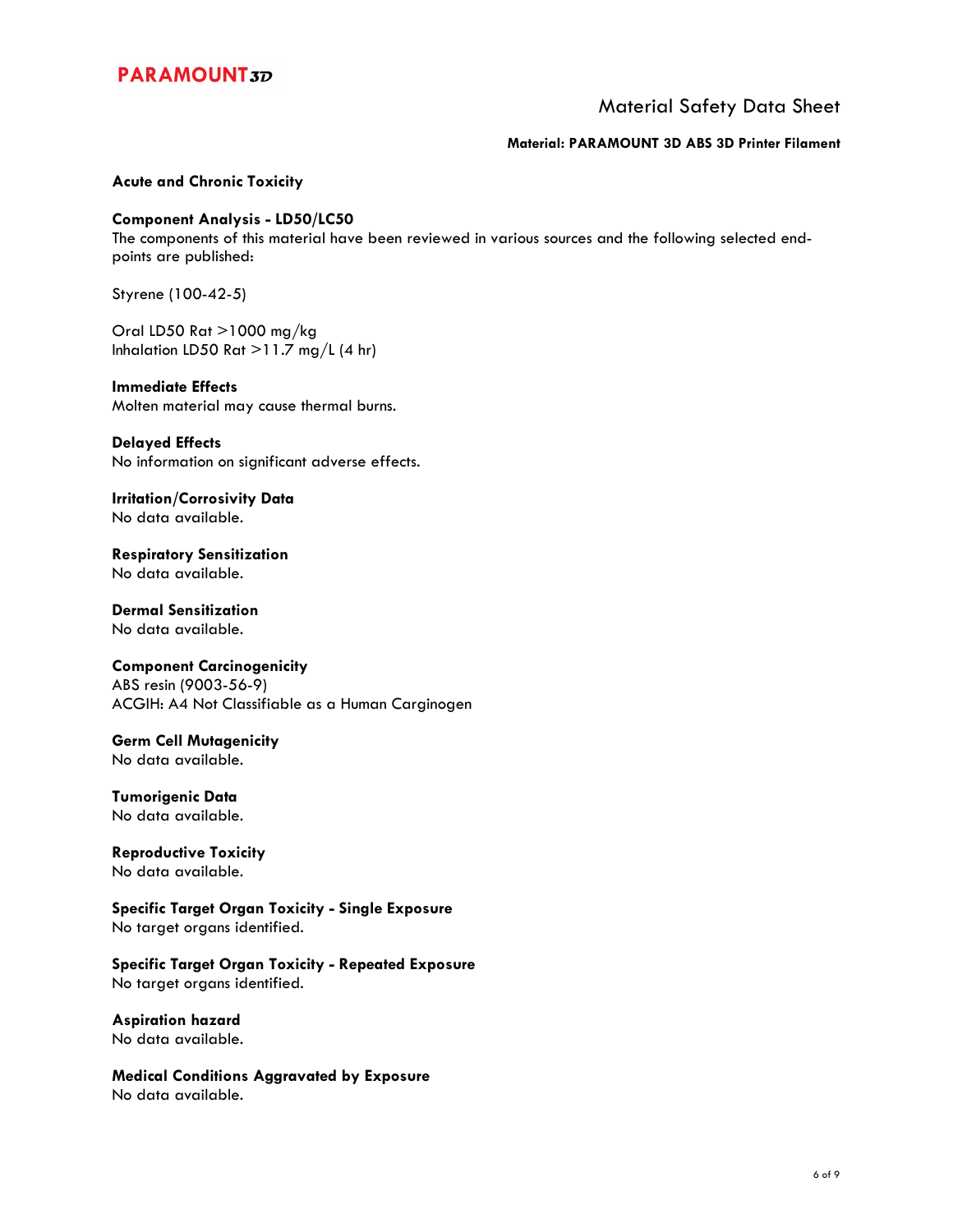Material Safety Data Sheet

**Material: PARAMOUNT 3D ABS 3D Printer Filament**

## **12 - ECOLOGICAL INFORMATION**

### **Toxicity**

Styrene 100-42-5

Fish: LC50 96 h Pimephales promelas 3.24 - 4.99 mg/L [flow-through]; LC50 96 h Lepomis macrochirus 19.03 - 33.53 mg/L [static]; LC50 96 h Pimephales promelas 6.75 - 14.5 mg/L [static]; LC50 96 h Poecilia reticulata 58.75 - 95.32 mg/L [static]

Algae: EC50 72 h Pseudokirchneriella subcapitata 1.4 mg/L IUCLID; EC50 96 h Pseudokirchneriella subcapitata 0.72 mg/L IUCLID; EC50 72 h Pseudokirchneriella subcapitata 0.46 - 4.3 mg/L [static] EPA; EC50 96 h Pseudokirchneriella subcapitata 0.15 - 3.2 mg/L [static] EPA

Invertebrate: EC50 48 h Daphnia magna 3.3 - 7.4 mg/L EPA

### **Persistence and Degradability**

No data available.

## **Bioaccumulative Potential**

No data available.

### **Mobility in Soil**

No data available.

## **13 - DISPOSAL CONSIDERATIONS**

#### **Disposal Methods**

Dispose of contents/container in accordance with local/regional/national/international regulations. Avoid release to the environment. Incineration should be done in accordance with prevailing municipal, state, and federal laws and standards from local environmental agencies.

#### **Component Waste Numbers**

The U.S. EPA has not published waste numbers for this product's components.

### **14 - TRANSPORT INFORMATION**

**DOT (US)** Not dangerous goods.

**IMDG** Not dangerous goods.

**IATA** Not dangerous goods.

**International Bulk Chemical Code** Styrene (100-42-5) Category Y.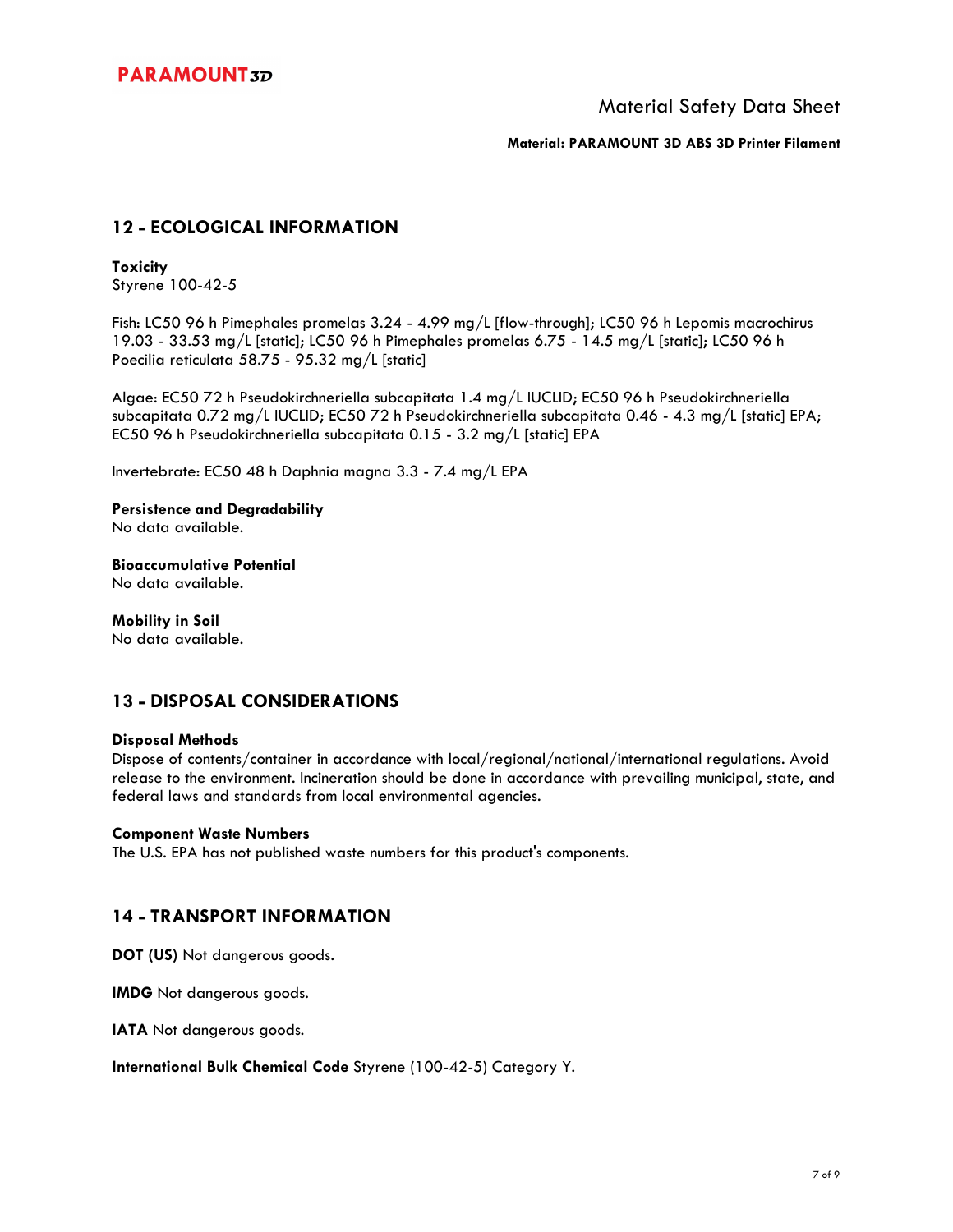Material Safety Data Sheet

**Material: PARAMOUNT 3D ABS 3D Printer Filament**

### **15 - REGULATORY INFORMATION**

#### **SARA 302/313 Components**

This material contains a chemical component with known CAS numbers that exceed the threshold (De Minimis) reporting levels established by SARA Title III, Section 302 and 313.

Styrene CAS-No. 100-42-5. SARA 313 0.1% De Minis Concentration.

### **SARA 311/312 Hazards**

No SARA Hazards.

**Massachusetts Right To Know Components**  Styrene CAS-No. 100-42-5

**Pennsylvania Right To Know Components**  Styrene CAS-No. 100-42-5

**New Jersey Right To Know Components**  Styrene CAS-No. 100-42-5

**California Prop. 65 Components**  Not listed.

### **16 - OTHER INFORMATION**

#### **NFPA Ratings**  Health: 0 Fire: 1 Reactivity: 0 Hazard Scale:  $0 =$  Minimal 1 = Slight 2 = Moderate 3 = Serious 4 = Severe

### **Key / Legend**

ACGIH - American Conference of Governmental Industrial Hygienists; ADR - European Road Transport; AU - Australia; BOD - Biochemical Oxygen Demand; C - Celsius; CA - Canada; CAS - Chemical Abstracts Service; CERCLA - Comprehensive Environmental Response, Compensation, and Liability Act; CLP - Classification, Labelling, and Packaging; CN - China; CPR - Controlled Products Regulations; DFG - Deutsche Forschungsgemeinschaft; DOT - Department of Transportation; DSD - Dangerous Substance Directive; DSL - Domestic Substances List; EEC - European Economic Community; EINECS - European Inventory of Existing Commercial Chemical Substances; EPA - Environmental Protection Agency; EU - European Union; F - Fahrenheit; IARC - International Agency for Research on Cancer; IATA - International Air Transport Association; ICAO - International Civil Aviation Organization; IDL - Ingredient Disclosure List; IDLH - Immediately Dangerous to Life and Health; IMDG - International Maritime Dangerous Goods; JP - Japan; Kow - Octanol/water partition coefficient; KR - Korea; LEL - Lower Explosive Limit; LLV - Level Limit Value; LOLI - List Of LIsts™ - ChemADVISOR's Regulatory Database; MAK - Maximum Concentration Value in the Workplace; MEL - Maximum Exposure Limits; NFPA - National Fire Protection Agency; NIOSH - National Institute for Occupational Safety and Health; NJTSR - New Jersey Trade Secret Registry; NTP - National